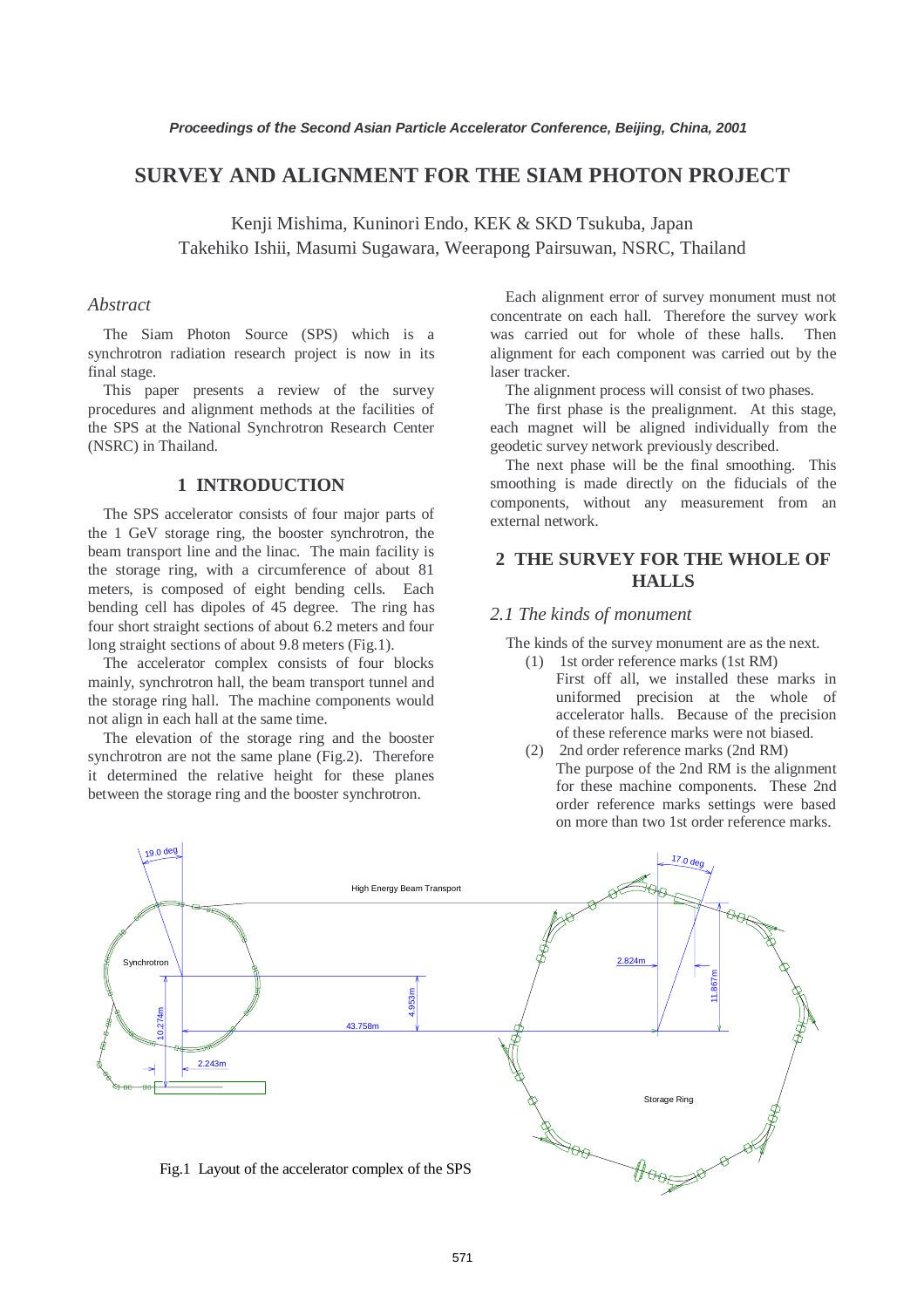

Fig.2 Profile of the acelerator complex of the SPS

(3) The level marks (LM) The purpose of the level marks was referred for the height to machine components. These level marks settings based on floor level point.

When installing the control marks, a lower rank reference point based on the higher rank reference marks.

### *2.2 Numbers of these monuments*

These numbers of these survey monuments are shown in table 1.

Table 1 The Number of each kind of Marks

|                           | Number of marks |
|---------------------------|-----------------|
| 1st order reference marks |                 |
| 2nd order reference marks |                 |
| Level marks               |                 |



Fig.3 The structure of monument

Fig.3 shows the structure of the 1st order reference mark on the floor and the level mark on the wall.

# *2.3 The survey for the1st order reference mark*

These 1st order reference marks had been surveyed by the survey network which is shown in Fig.5.



Fig.4 The allocation of monuments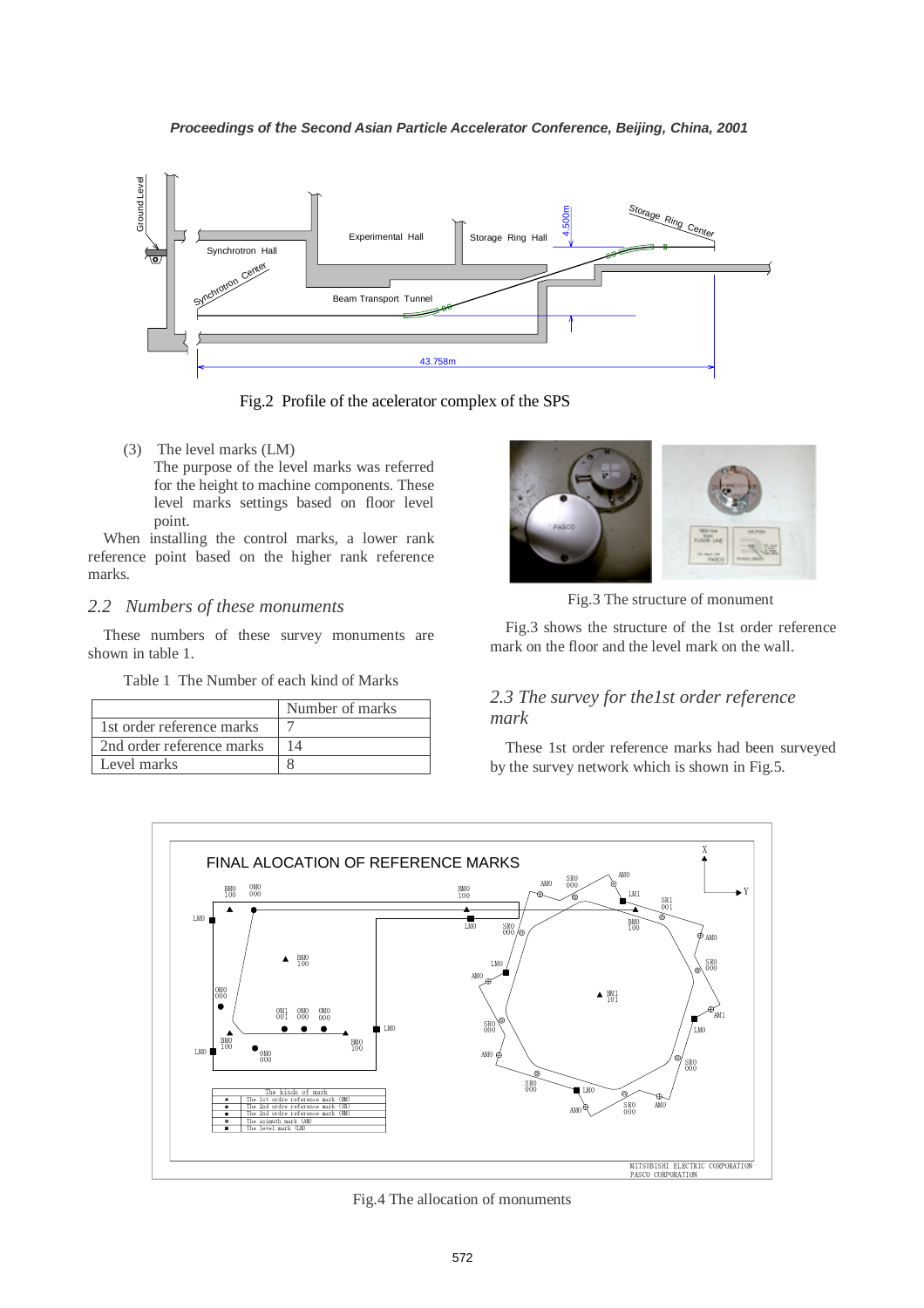

Fig.5 The Survey network for 1st order reference marks

## *2.4 The network Adjustment (Free network Adjustment)*

Any measurement always has errors. Therefore, to minimize these errors, it must be measured with the precise survey instrument. This error what cannot eliminate with some precise survey instruments computes by the survey network adjustment to the optimal error processing. In this survey work at NSRC, the survey data were calculated by the survey network adjustment program PAG- $U<sup>1</sup>$ . The method of network procedure was free network adjustment.

The 2nd Reference Marks about LINAC and LEBT were not a complicated survey network but composed of survey network by angles and distances what so called traverse survey. Therefore, it was not calculated by the free network adjustment but by the fixed network adjustment. The fixed stations were the 1st order reference marks.



Fig.6 MEKOMETER ME5000 and Theodlite Nikon GF1



Fig.7 Centering by optical plummet on the auxiliary pillar

 $\overline{a}$ 

<sup>&</sup>lt;sup>1</sup> PAG–U: Universal Program for Adjustment of any Geodetic network which was developed by PASCO Corporation.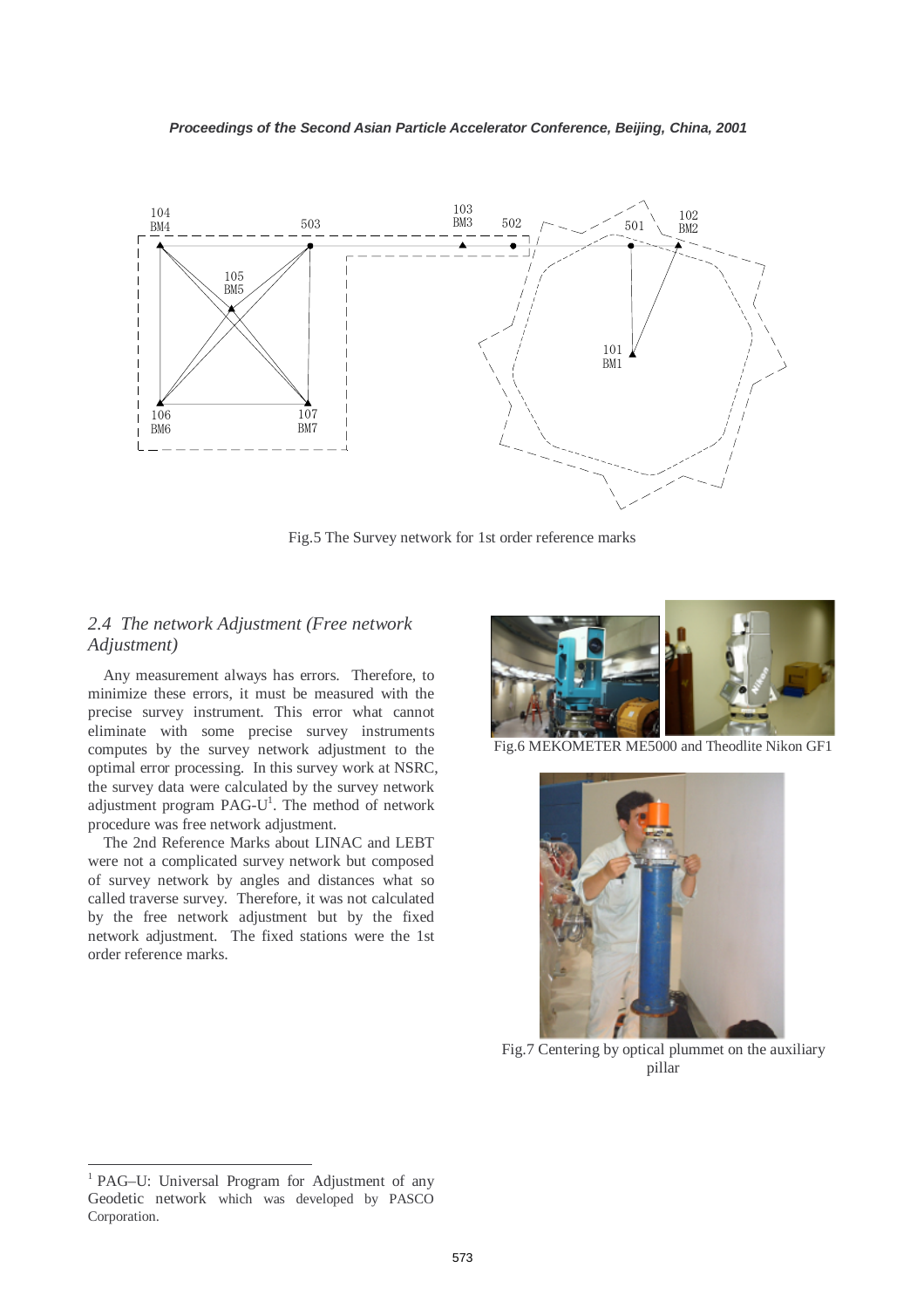## *2.5 The results of 1st order reference marks*

The result of each 1st order reference mark is shown in table 2

| <b>Station Name</b> |                         | <b>Setting Coordinate</b><br>S[m] | <b>Standard Deviation</b><br>$\pm$ S.D. [mm] | Design Coordinate<br>D[m] | Difference<br>Coordinate<br>$S$ -D [mm] | of |
|---------------------|-------------------------|-----------------------------------|----------------------------------------------|---------------------------|-----------------------------------------|----|
| X<br>BM1            |                         | 0.00009                           | 0.04                                         | 0.00000                   | $+0.09$                                 |    |
| 101                 | Y                       | 0.00020                           | 0.09                                         | 0.00000                   | $+0.20$                                 |    |
| BM2                 | $\overline{\mathrm{X}}$ | 11.86693                          | 0.05                                         | 11.86700                  | $-0.07$                                 |    |
| 102                 | Y                       | 4.99998                           | 0.06                                         | 5.00000                   | $-0.02$                                 |    |
| BM3                 | X                       | 11.86698                          | 0.03                                         | 11.86700                  | $-0.02$                                 |    |
| 103                 | Y                       | $-18.51794$                       | 0.04                                         | $-18.51800$               | $+0.06$                                 |    |
| BM4                 | Х                       | 11.86711                          | 0.03                                         | 11.86700                  | $+0.11$                                 |    |
| 104                 | Y                       | $-51.53296$                       | 0.04                                         | $-51.53289$               | $-0.07$                                 |    |
| BM <sub>5</sub>     | X                       | 4.95295                           | 0.04                                         | 4.95300                   | $-0.05$                                 |    |
| 105                 | Y                       | -43.75817                         | 0.05                                         | -43.75800                 | $-0.17$                                 |    |
| BM <sub>6</sub>     | $\overline{\mathrm{X}}$ | $-5.32101$                        | 0.04                                         | $-5.32100$                | $-0.01$                                 |    |
| 106                 | Y                       | $-51.53288$                       | 0.07                                         | $-51.53289$               | $+0.01$                                 |    |
| BM7                 | Х                       | $-5.32105$                        | 0.06                                         | $-5.32100$                | $-0.05$                                 |    |
| 107                 | Y                       | $-34.92799$                       | 0.07                                         | $-34.92800$               | $+0.01$                                 |    |

Table 2 Summary of results of  $1<sup>st</sup>$  order reference marks

## *2.6 The survey for the 2nd order reference mark in the storage ring hall*

Eight 2nd order reference marks at the storage ring hall for the alignment for the storage ring had been surveyed by the network like symmetrical polygon as shown in Fig.8 and computed to adjust the result of observed for these distances of each side. It observed only distances by MEKOMETER ME5000. It had been observed the survey network which included reference marks No.101, No102 (Fig.4, 5, 8). Finally, it hade been computed the survey network which excluded the reference mark No.102 (Fig.9). The reason for excluding No.102 from the computation of net adjustment is to make it distributing equally for the Root of Q that the survey network shape what composed with eight 2nd order reference marks. Therefore, it excluded the maldistribution about the precision of each reference mark from the unsymmetrical of the survey network shape.



Fig.8 The survey network at the storage ring hall



Fig.9 The computation of net adjustment for the alignment of storage ring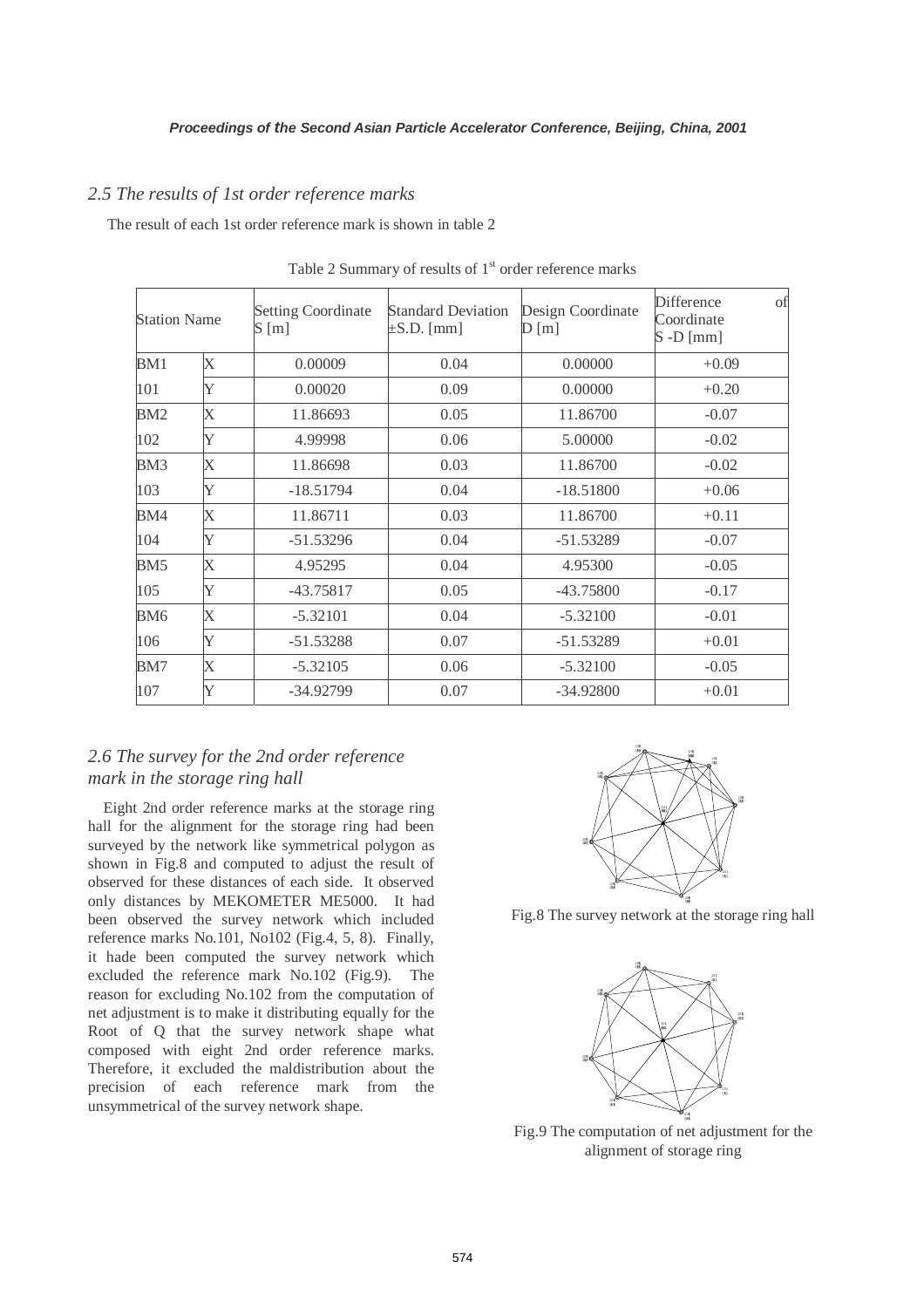# *2.7 The results of 2nd order reference mark in the storage ring hall*

The result of each 2nd order reference mark is shown in table 3

| <b>Station Name</b> |   | Setting<br>Coordinate<br>S[m] | Standard<br>Deviation<br>$\pm$ S.D. [mm] | Design<br>Coordinate<br>D[m] | Difference of<br>Coordinate<br>$S-D$ [mm] |
|---------------------|---|-------------------------------|------------------------------------------|------------------------------|-------------------------------------------|
| SR <sub>1</sub>     | X | 10.86560                      | 0.06                                     | 10.86554                     | $+0.06$                                   |
| 301                 | Y | 8.69975                       | 0.06                                     | 8.69969                      | $+0.06$                                   |
| SR <sub>2</sub>     | X | 3.47207                       | 0.06                                     | 3.47214                      | $-0.07$                                   |
| 302                 | Y | 13.65235                      | 0.06                                     | 13.65227                     | $+0.08$                                   |
| SR <sub>3</sub>     | X | $-8.69971$                    | 0.06                                     | $-8.69969$                   | $-0.02$                                   |
| 303                 | Y | 10.86547                      | 0.06                                     | 10.86554                     | $-0.07$                                   |
| SR4                 | X | $-13.65231$                   | 0.06                                     | $-13.65227$                  | $-0.04$                                   |
| 304                 | Y | 3.47230                       | 0.06                                     | 3.47214                      | $+0.16$                                   |
| SR <sub>5</sub>     | X | $-10.86551$                   | 0.06                                     | $-10.86554$                  | $+0.03$                                   |
| 305                 | Y | $-8.69973$                    | 0.06                                     | $-8.69969$                   | $-0.04$                                   |
| SR <sub>6</sub>     | X | $-3.47210$                    | 0.06                                     | $-3.47214$                   | $+0.04$                                   |
| 306                 | Y | $-13.65226$                   | 0.06                                     | $-13.65227$                  | $+0.01$                                   |
| SR <sub>7</sub>     | X | 8.69982                       | 0.06                                     | 8.69969                      | $+0.13$                                   |
| 307                 | Y | $-10.86559$                   | 0.06                                     | $-10.86554$                  | $-0.05$                                   |
| SR <sub>8</sub>     | X | 13.65214                      | 0.06                                     | 13.65227                     | $-0.13$                                   |
| 308                 | Y | $-3.47229$                    | 0.06                                     | $-3.47214$                   | $-0.15$                                   |

Table 3 Summary of results of 2nd reference marks at the storage ring hall

# *2.8 The survey for level marks*



Fig.10 The Invar Staff comes through the floor hole from the downstairs in order to connect to the height between downstairs and upstairs.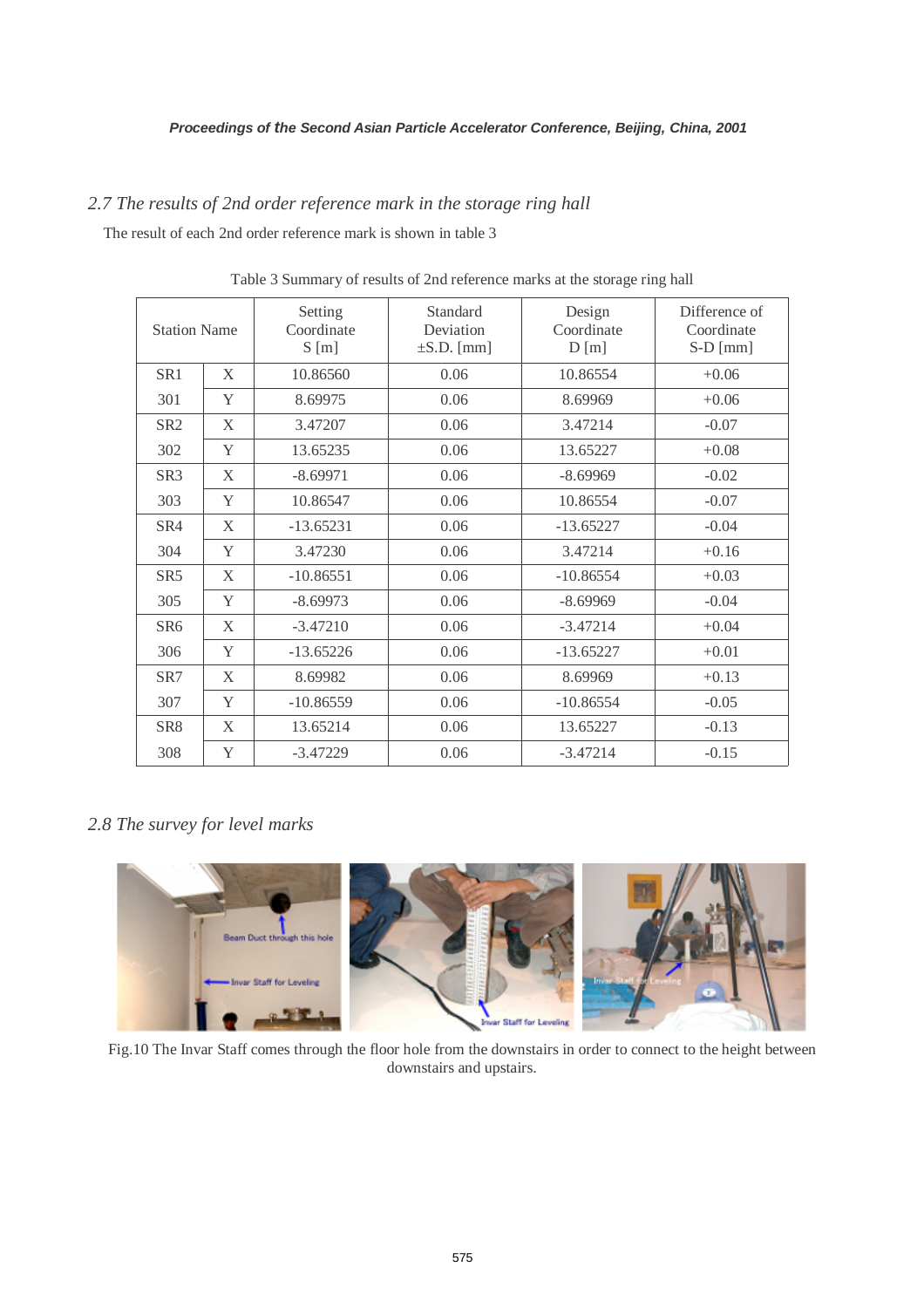#### *2.9 The results of level marks*

The result of each level mark is shown in table 4

| No.             | Setting<br>Height<br>[mm] | Design<br>Height<br>$\lceil$ mm $\rceil$ | Difference of<br>Height<br>$\lceil$ mm $\rceil$ |
|-----------------|---------------------------|------------------------------------------|-------------------------------------------------|
| LM1             | 6300.10                   | 6300.00                                  | $+0.10$                                         |
| LM2             | 6300.02                   | 6300.00                                  | $+0.01$                                         |
| LM3             | 6299.99                   | 6300.00                                  | $-0.01$                                         |
| LM4             | 6300.10                   | 6300.00                                  | $+0.10$                                         |
| LM5             | 1799.84                   | 1800.00                                  | $-0.16$                                         |
| LM <sub>6</sub> | 1800.03                   | 1800.00                                  | $+0.03$                                         |
| LM7             | 1799.92                   | 1800.00                                  | $-0.08$                                         |
| LM8             | 1799.94                   | 1800.00                                  | $-0.06$                                         |

Table 4 Summary of results for level marks

## **3 THE ALIGNMENT FOR THE STORAGE RING**

#### *3.1 Prealignment*

The prealignment is a first phase of the alignment. Each machine component will be aligned individually from the geodetic survey coordinate. In NSRC, these coordinates are the 1st order reference marks and the 2nd order reference marks.

### *3.2 Parameters for alignment*

The next phase of the alignment is the precise alignment and the final smoothing. Therefore, it is necessary to transform into the coordinate system of each component from the geodetic survey coordinate system.

Fig.11 shows parameters for alignment with each component. The alignment for *S*, *X* and yawing had been measured with the laser tracker. This laser tracker is a Coordinate Measuring Machine (CMM) which measures a three dimensional coordinates precisely.

The Alignment for rolling and pitching had been measured with digital inclimeter. And the alignment for H has been measured with the tilting level N3.

With this coordinate transformation, the alignment becomes possible to close in the area where is surrounded with 1st order reference marks and 2nd order reference marks.



Fig.11 parameters for alignment

## *3.3 The tolerance of alignment for each component*

Table 5 shows the tolerance of alignment for each component.

| Table 5 The tolerance of alignment |
|------------------------------------|
|------------------------------------|

| Reference<br>Components<br>components<br>or marks |                                                                   | Required<br>precisions (mm)<br>Beam<br>X and Y<br>stream |     | Tilt<br>mm/m |
|---------------------------------------------------|-------------------------------------------------------------------|----------------------------------------------------------|-----|--------------|
| Dipoles                                           | <b>Dipoles</b><br>Reference<br>Marks Level<br>marks               | 0.2                                                      | 0.2 | 0.2          |
| Multipoles                                        | <b>Dipoles</b><br>(mainly)<br>(Reference<br>Marks Level<br>Marks) | 0.2                                                      | 0.2 | 0.2          |
| Steering<br>Magnets                               | Quadrupoles                                                       | 0.5                                                      | 0.5 | 0.5          |
| <b>Beam</b><br>Position<br><b>Monitors</b>        | Quadrupoles<br>(Reference<br>Marks Level<br>Marks)                | 0.5                                                      | 0.5 | 0.5          |

*3.4 The method for the alignment* 



Fig.12 The flowchart of the alignment for the each storage ring component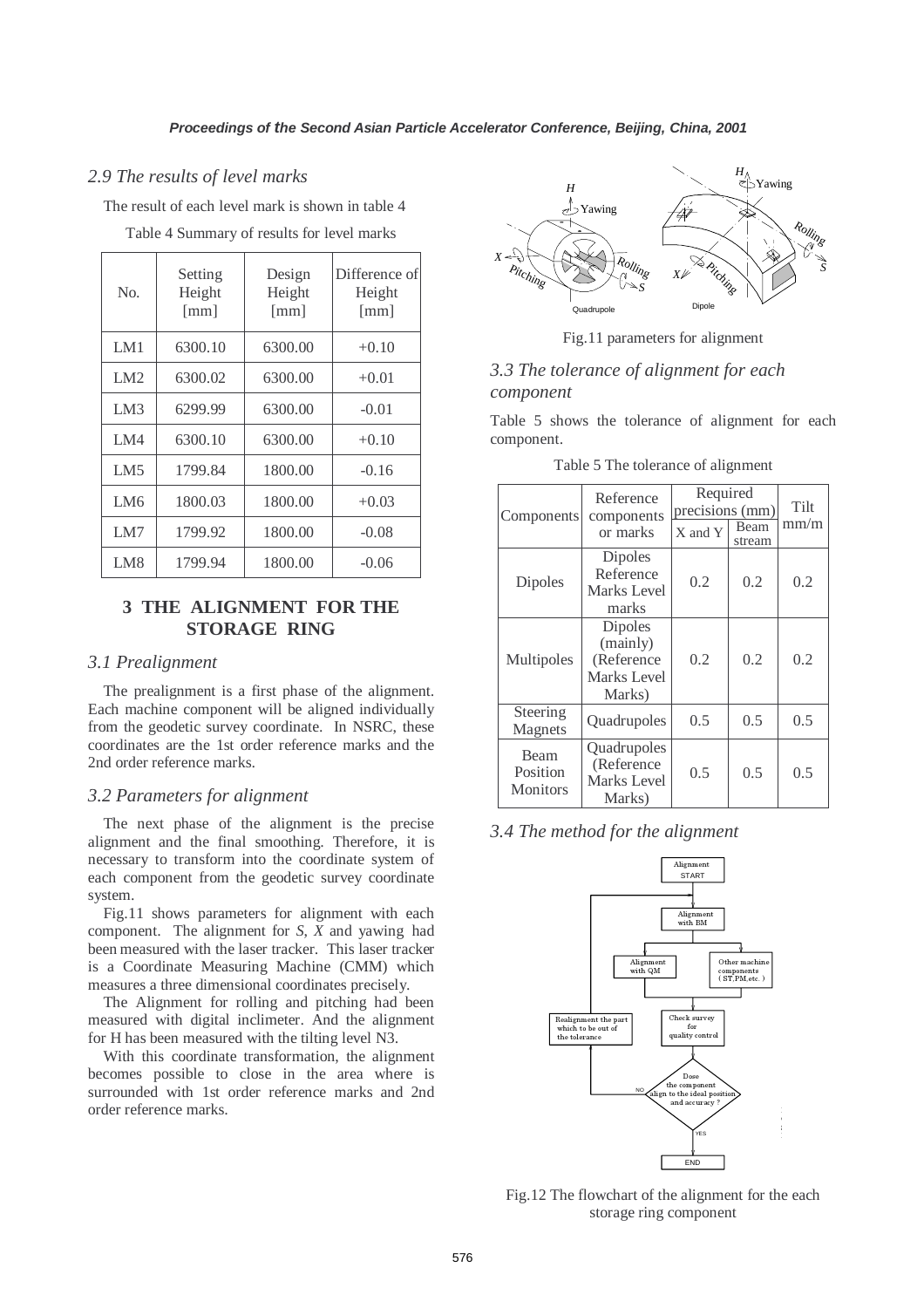The alignment process of each component, dipoles, multipoles, and the other components was following as Fig.12.

First of all, these machine components were adjusted the height to the beam height and they were adjusted the tilting to the horizontal plane at the same time. They were adjusted alternately to the beam height and the horizontal plane. And the machine components have converged to the ideal beam height and the horizontal plane.

Then they have been adjusted these components by the laser tracker to the direction of the beam stream and on the beam line. It adjusts to be longitudinal at the component on the real horizontal plane.

### *3.4 The alignment for the dipoles*

First, it has been adjusted these dipoles (Fig.13). This is the reason why the alignment at the straight section in the storage ring is based on these dipoles.



Fig.13 The alignment for the dipole

### *3.5 Results of the alignment for dipoles*

Fig.14 shows results of alignment for eight dipoles. It shows these differences from final aligned positions to designed positions.





These results of alignment are satisfying the tolerance for these dipoles (table 5), with maximum displacement of 0.17 [mm/m] in the pitching.

### *3.6 The alignment for the quadrupoles*

Next it adjusted quadrupoles which were based on dipoles.



Fig.15 Scheme of alignment by the laser tracker